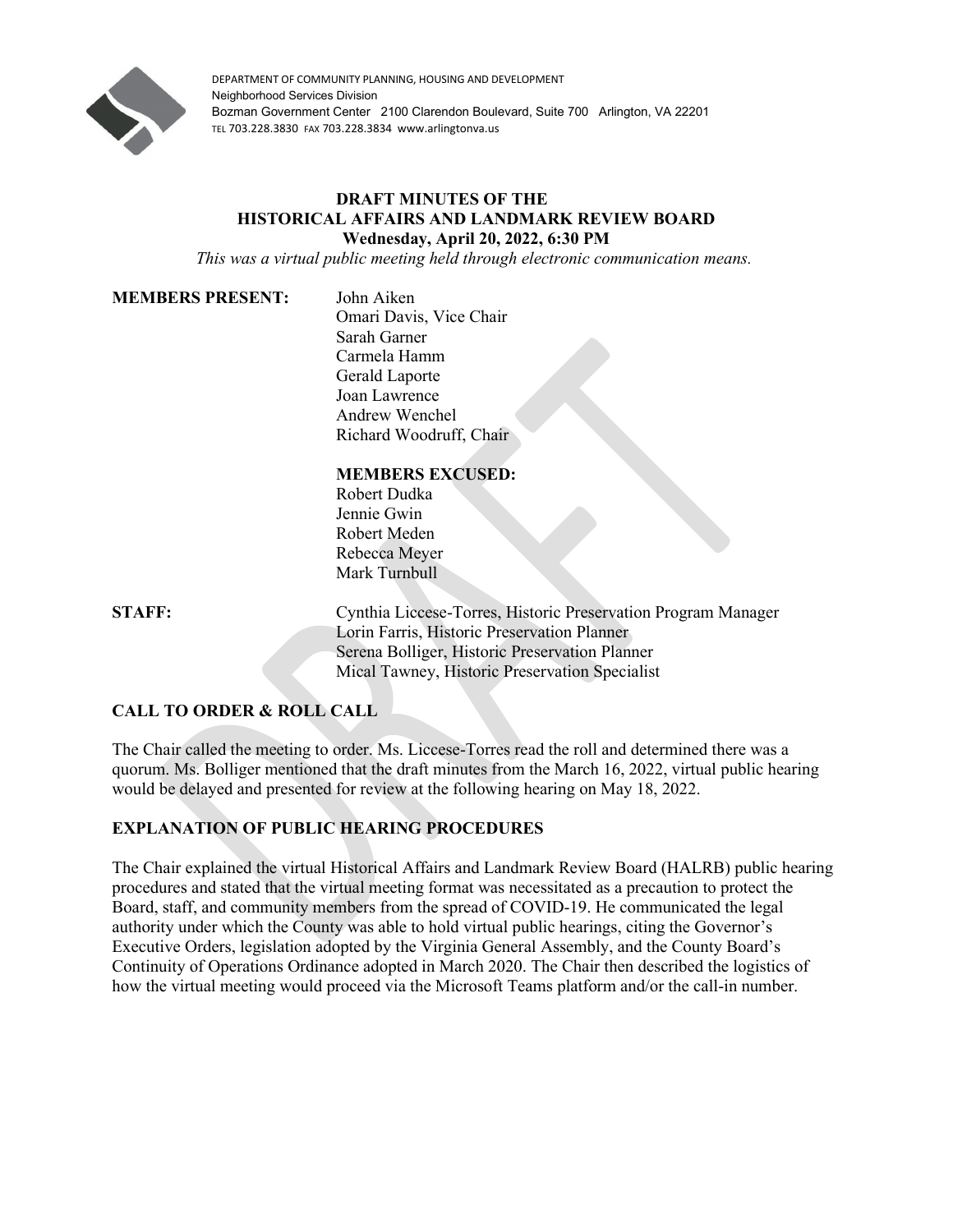## **PUBLIC HEARING FOR CERTIFICATES OF APPROPRIATENESS (CoAs) CONSENT AGENDA**

The Chair asked for any concerns or questions on the consent agenda. Hearing none, Ms. Lawrence moved to approve the consent agenda. Mr. Aiken seconded the motion. Ms. Liccese-Torres called the roll and the motion passed unanimously 8-0.

# **PUBLIC HEARING FOR CERTIFICATES OF APPROPRIATENESS (CoAs) DISCUSSION AGENDA**

### **Discussion Agenda Item #1: CoA 22-02, 2204 N. Kenmore St.**

Ms. Bolliger presented the project at 2204 North Kenmore Street, a request to replace 14 wood windows in the contributing dwelling. At its March 16, 2022, virtual public hearing, the HALRB asked the applicants to return with evidence that the proposed replacement windows would look identical to the existing windows from the street, as well as requested drawing specifications with construction information. Ms. Bolliger thanked the applicants for compiling this additional information. She then explained that because the Historic Preservation Program (HPP) staff's recommendations are based on multiple factors (specifically the HALRB's interpretation of the *Maywood Design Guidelines*, the National Park Service Rehabilitation guidelines, and precedent from previous HALRB decisions regarding windows), the staff recommendation on window replacements could not change unless Federal sentiment, HALRB precedent, or guideline interpretation changed.

Ms. Bolliger followed, that if the subject application were approved, staff recommended that new language for the *Maywood Design Guidelines* be drafted then adopted by the HALRB at a future public hearing, to address updated parameters for window replacements in the Maywood Local Historic District (LHD). This would be necessary to help clarify the requirements for future window replacements for applicants and to offer specific guidance to the HALRB and HPP staff when reviewing such requests.

The Design Review Committee (DRC) considered this application for a second time at its April 6, 2022, virtual meeting. Mr. Wenchel stated that he believed the proposed windows were of good quality and suggested placing the item on the consent agenda. Mr. Davis suggested that since the item had caused a lot of conversation during the March HALRB meeting that the HALRB should have the opportunity to discuss it in committee. The DRC placed this item on the Discussion Agenda for the April 20, 2022, virtual HALRB public hearing.

Ms. Bolliger explained that Ms. Gwin was unable to attend this evening's meeting, but she shared her comments in support of the proposed window replacement in this instance. Per Mr. Laporte's recommendation during the meeting to keep record of her comment in the minutes, Ms. Gwin's comment is provided below:

*"I do support allowing the replacement of windows in this instance, but I think the motion should be as narrow as possible because had the window restoration been undertaken at the time of the full house reno a few years ago the issue of having to live in a house without windows would be a non-issue and I do think that when larger renovation projects come before us in the future restoration should be pursued as opposed to replacement. I also think replacement in this specific instance is acceptable only because the owners have located windows that will look and operate like the historic windows.*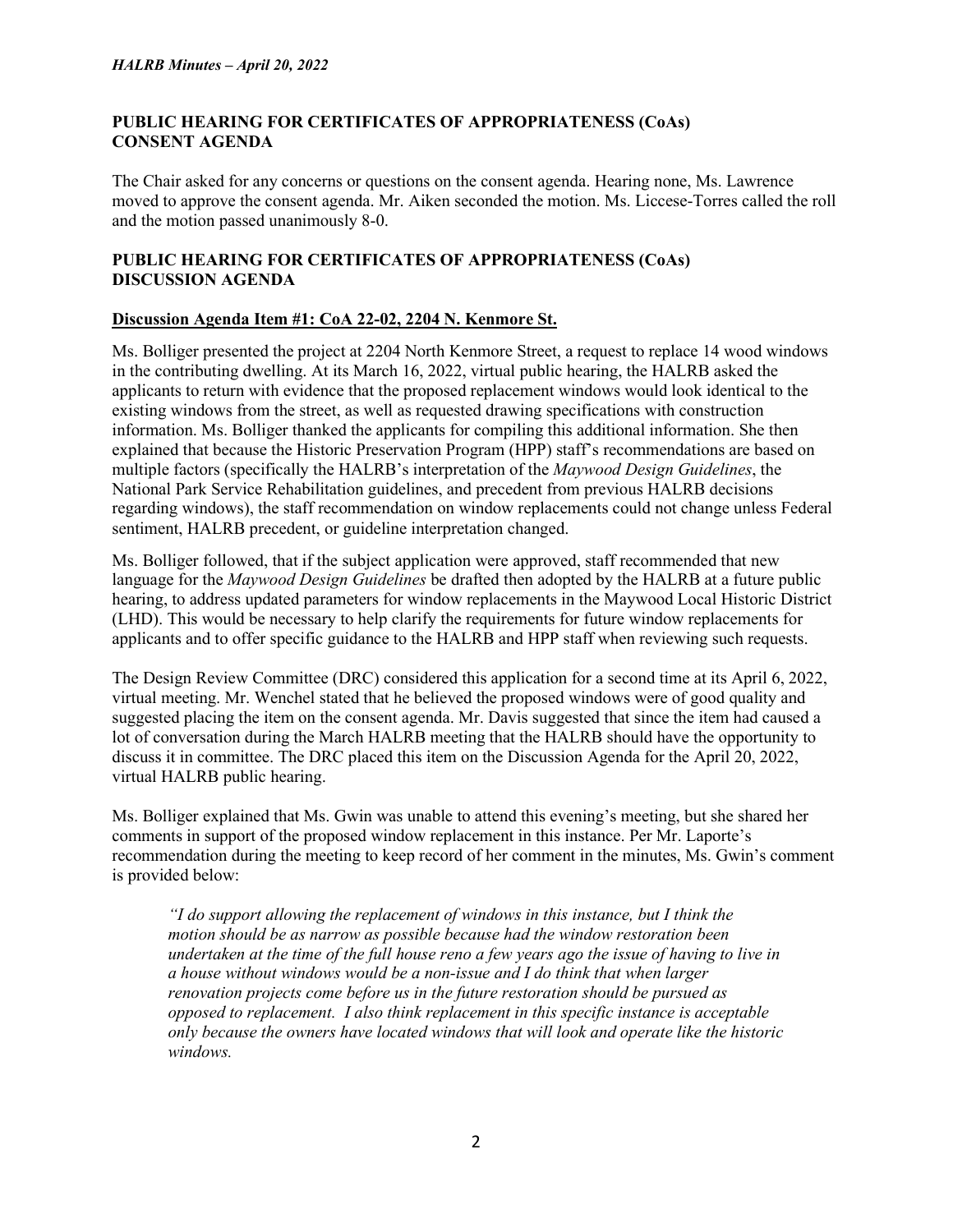*That being said 1) In the photos provided it looks like the height of the meeting rail on the existing double hung windows is less than the proposed replacement. There is no overall photo of the existing meeting rail, but one photo shown the bottom rail of the upper sash is only 1.5" and it appears that bottom rail of the proposed upper sash is just over 2". Figure 4 and figure 5 in the package show the replacement windows in place do have a taller meeting rail than the historic windows. I would be curious to know if Marvin makes a window that has a meeting rail that better matches the existing.*

*I very much appreciate that windows are a character defining feature and every effort should be made to retain historic fabric, but I think we are facing a climate crisis that requires us to balance this with energy efficiency and given the specific character of these windows I think replacement is acceptable. I also think exterior storm windows as an alternative would conceal and detract from the historic fabric."*

The Chair invited the applicants to speak. Mr. Greene asked the commissioners to evaluate the submitted photos showing a proposed replacement window compared to an existing window, presented the evidence of the effect of the windows on the interior of the home, and mentioned the DRC's support at the April meeting.

The Chair next invited the commissioners to speak. Ms. Lawrence asked for confirmation that the windows in the photos were those that the applicant was talking about and that they were the same type as would be used in the replacement. Ms. Greene responded that they were; she explained that the sample replacement window was a new insert, so it had come pre-hung in new casing, whereas the actual replacement windows would be inserted into the existing openings.

Mr. Wenchel voiced his support for the window replacement, particularly given that the existing openings would remain and only the sash system would be replaced. He believed the proposed replacement windows to be of good quality, would appear identical from the street, and would be quick to install. The Chair agreed with Mr. Wenchel's comments and commended the residents of Maywood for their efforts to retain the historic integrity of their homes.

The Chair made the following motion:

I move that HALRB approve CoA 22-02, to allow replacement of the windows as proposed in the subject application given that the proposed in-kind, replacement windows are of matching materials, dimensions, and profile and therefore match the existing windows from the street.

I further move that the HALRB request staff to present findings about window rehabilitation and replacement parameters for future consideration by the HALRB as an appendix to the *Maywood Design Guidelines.*

The Chair explained that the second clause of the motion was necessary to provide staff and the community with guidance and consistency about future window replacements and would allow input by the community into the process. Mr. Wenchel seconded the motion. Ms. Lawrence asked to amend the motion to specify that the wood windows in the application would be replaced with wood windows. The Chair amended the motion to include Ms. Lawrence's change, and Mr. Laporte seconded the amended motion.

Ms. Tawney read the amended motion as follows:

I move that HALRB approve CoA 22-02, to allow replacement of wood windows as proposed in the subject application given that the proposed in-kind, replacement wood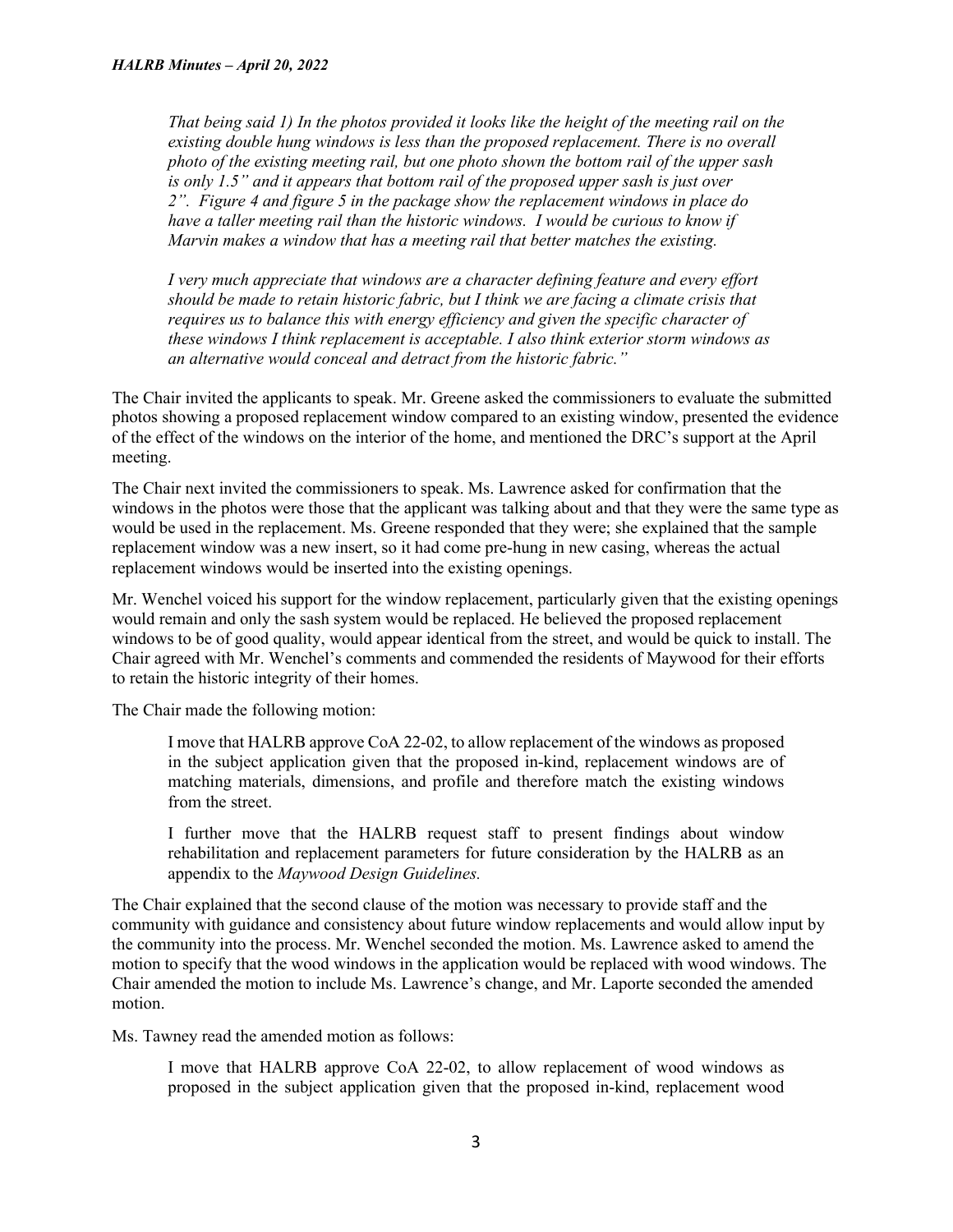windows are of matching materials, dimensions, and profile and therefore match the existing windows from the street.

I further move that the HALRB request staff to present findings about window rehabilitation and replacement parameters for future consideration by the HALRB as an appendix to the Maywood Design Guidelines.

Ms. Liccese-Torres called the roll and the motion passed unanimously 8 to 0.

# **HISTORIC MARKER REVIEW: MOUNT SALVATION BAPTIST CEMETERY**

Ms. Bolliger presented a draft historic marker for the Mount Salvation Baptist Cemetery, the County's most recent LHD approved in 2021. She explained that the church trustees had requested a marker, reviewed the draft, and expressed their support. Ms. Bolliger thanked Mr. Laporte for his suggested revisions submitted in advance of the meeting.

The Chair asked if the church trustees were present; staff confirmed they were not. Ms. Lawrence agreed with Mr. Laporte that while she did not approve of the use of passive voice in marker text, she wanted to respect the trustees' preferred marker language. Ms. Bolliger said she would ensure that the trustees were comfortable with any changes.

Mr. Laporte stated that since the HPP staff had written the marker and not the community, the HALRB should have a greater opportunity to review text in advance. He referenced the HALRB's marker subcommittee which had existed in previous years. Ms. Liccese-Torres agreed that there had been a very active marker sub-committee in the past and that staff could work on re-establishing that committee, along with the others requested, if it was a priority for the commission. She further explained that marker requests originate from different sources, from community groups or individuals to inter-departmental staff requests, and thus the development of proposed marker language could vary widely from one request to another.

The Chair recommended reconvening the marker sub-committee of the HALRB to review proposed markers to help ensure smoother approval at full Board meetings. Mr. Laporte expressed interest in participating on the marker sub-committee [Ms. Hamm later volunteered via email to staff]. Ms. Liccese-Torres mentioned the eagerness of the church trustees to install this particular marker, and therefore asked to confirm if any final minor changes to the language could be approved by staff without returning the marker to the HALRB for review. The Chair agreed and asked if a motion needed to be made. Ms. Liccese-Torres replied that since HPP funds would be spent on the marker, the HALRB needed to make a motion to approve the marker. The Chair asked for final questions and upon hearing none, made a motion:

I move that the HALRB approve the Mt. Salvation Baptist Cemetery marker as submitted with additional technical and conforming changes that have been suggested during the HALRB meeting and request that those changes be circulated at a later date once the marker has been so revised and further subject to final approval by the marker sponsors.

Ms. Hamm seconded the motion. Ms. Liccese-Torres called the roll and the motion passed unanimously 8 to 0.

# **REPORTS OF THE CHAIR AND STAFF**

#### **Chair's Report**

The Chair relayed news about the Joyce Motors building and the proposed Clarendon Sector Plan Update. He felt that the planning staff and County Board still did not seem concerned about the preservation of the